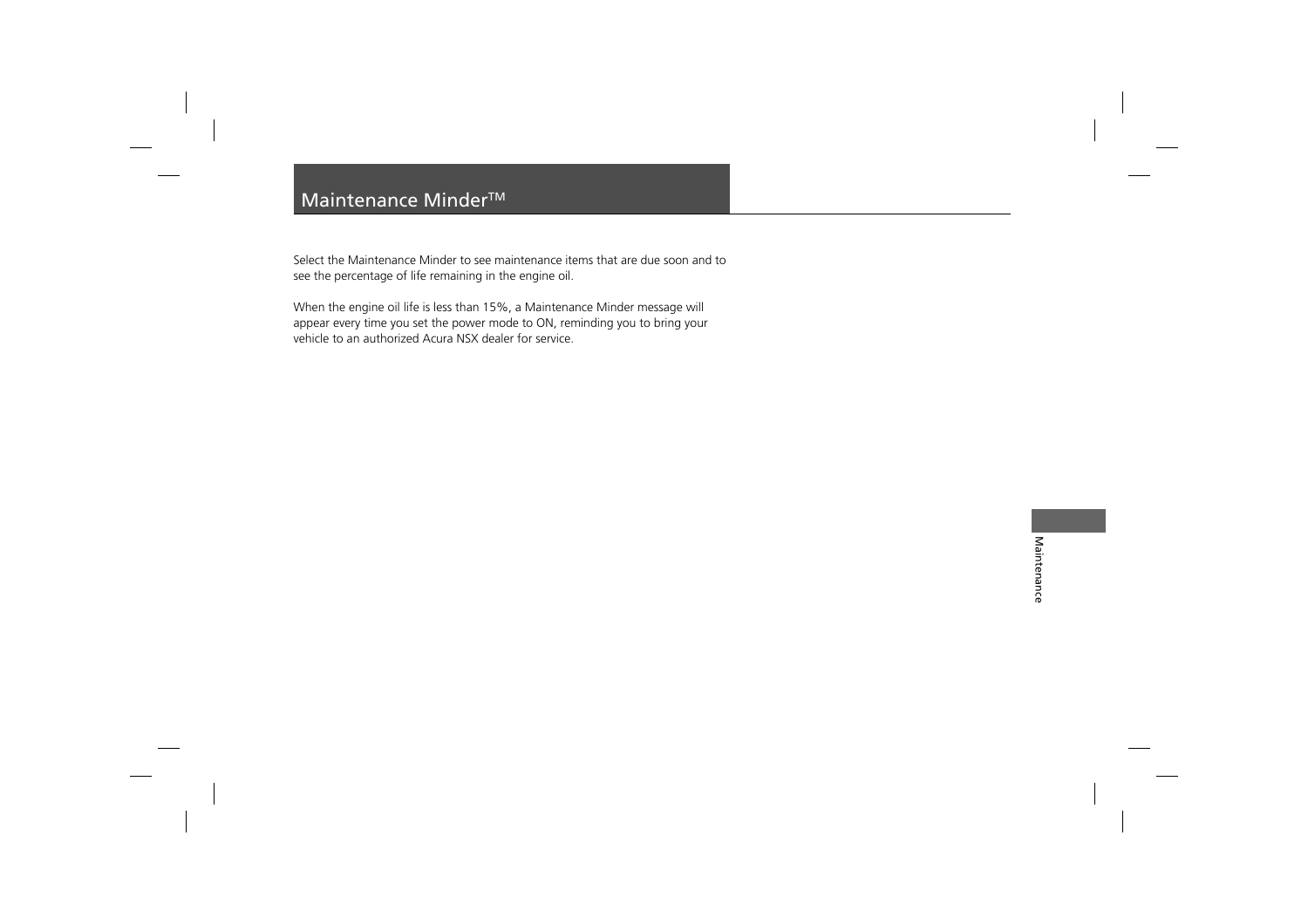# **To Use Maintenance MinderTM**

## **IDisplaying the Engine Oil Life and Maintenance Items** 2Displaying the Engine Oil Life and Maintenance Items

Certain maintenance items due soon, along with the estimated remaining oil life, appear on the driver information interface.

You can view them on the Maintenance Minder screen at any time.

- **1.** Set the power mode to ON.
- **2.** Roll the right selector wheel until the engine oil life appears on the driver information interface.



Based on the engine operating conditions and oil age, the remaining engine oil life is calculated and displayed as a percentage.

| Displayed Engine Oil<br>Life $(%)$ | <b>Calculated Engine Oil</b><br>Life $(\%)$ |  |
|------------------------------------|---------------------------------------------|--|
| 100                                | 100 to 91                                   |  |
| 90                                 | 90 to 81                                    |  |
| 80                                 | 80 to 71                                    |  |
| 70                                 | 70 to 61                                    |  |
| 60                                 | 60 to 51                                    |  |
| 50                                 | 50 to 41                                    |  |
| 40                                 | 40 to 31                                    |  |
| 30                                 | 30 to 21                                    |  |
| 20                                 | 20 to 16                                    |  |
| 15                                 | 15 to 11                                    |  |
| 10                                 | 10 to 6                                     |  |
| 5                                  | 5 to 1                                      |  |
| 0                                  | 0                                           |  |

There is a list of maintenance main and sub items you can view on the driver information interface.

**EX Maintenance Service Items** P. 382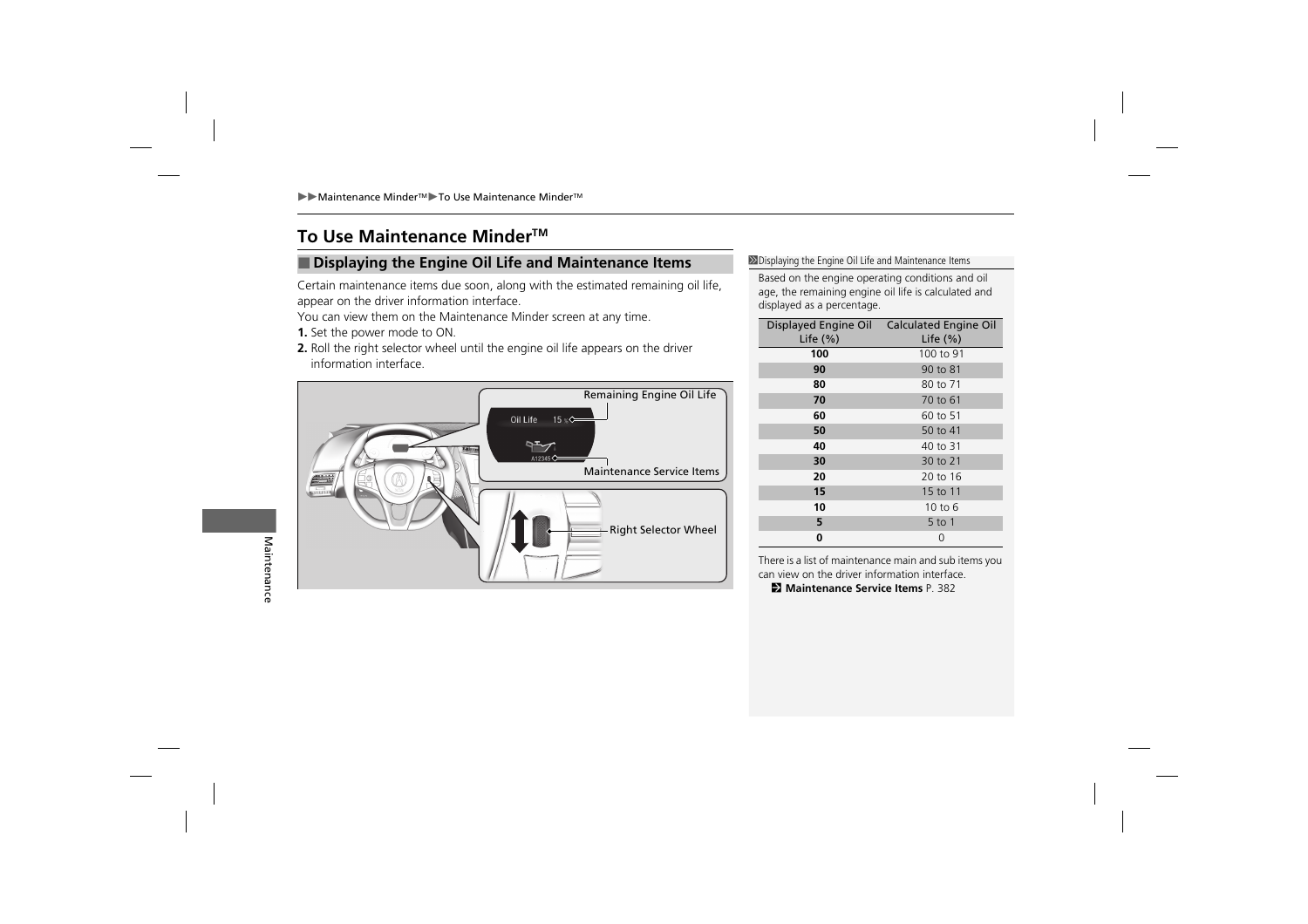## ■ Maintenance Minder Messages on the Driver Information **Interface**

| Maintenance Message                                   | Oil Life Display                                                       | Explanation                                                                                                                                                                                                                                                | Information                                                                                                                                                |
|-------------------------------------------------------|------------------------------------------------------------------------|------------------------------------------------------------------------------------------------------------------------------------------------------------------------------------------------------------------------------------------------------------|------------------------------------------------------------------------------------------------------------------------------------------------------------|
| <b>Service Due Soon</b><br>Service Due Soon<br>A12345 | 15 %<br>Oil Life<br>$15^\circ$<br>ゼ<br>412345                          | The engine oil life indicator starts to appear<br>along with other due-soon maintenance item<br>codes when the remaining oil life drops to 15<br>percent. Once you switch the display by<br>rolling the right selector wheel, this message<br>will go off. | The engine oil is approaching the end<br>of its service life.                                                                                              |
| <b>Service Due Now</b><br>Service Due Now<br>A12345   | 5%<br>Oil Life<br>5 <sub>8</sub><br>Service<br>ት<br>A12345             | The remaining engine oil life is 5 to 1<br>percent. Roll the right selector wheel to<br>switch to another display.                                                                                                                                         | The engine oil has almost reached<br>the end of its service life, and the<br>maintenance items should be<br>inspected and serviced as soon as<br>possible. |
| <b>Service Past Due</b><br>Service Past Due<br>A12345 | Negative Distance<br>Oil Life -10 miles<br>Service<br>$\tau$<br>A12345 | The engine oil life has passed its service life,<br>and a negative distance appears after driving<br>over 10 miles (U.S. models) or 10 km<br>(Canadian models). Roll the right selector<br>wheel to switch to another display.                             | The engine oil life has passed.<br>The maintenance items must be<br>inspected and serviced immediately.                                                    |

The system message indicator  $(\mathbb{G})$  comes on along with the Maintenance Minder message.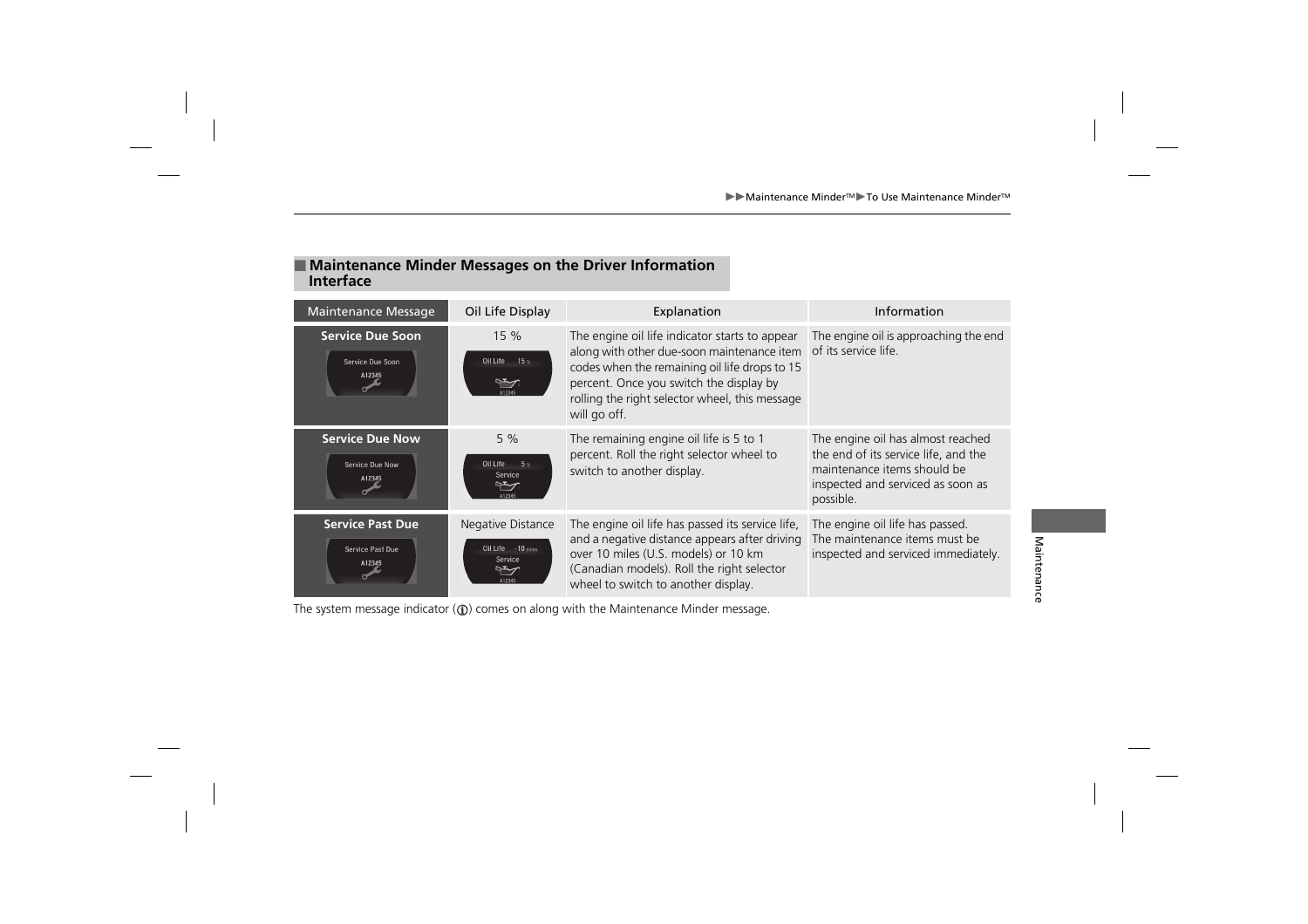

- Independent of the Maintenance Minder information, replace the brake fluid every 3 years.
- Adjust the valves during services A, B, 1, 2, or 3 if they are noisy.
- Inspect direct injection + port injection fuel system every 3 years or service item B is indicated.
- Inspect tire condition every 3,100 miles (5,000 km).

### CODE Maintenance Main Items

- A Replace engine oil<sup>\*1</sup>
- $B \rightarrow$  Replace engine oil<sup>\*1</sup> and oil filter
	- Inspect front and rear brakes
	- Check expiration date for temporary tire repair kit bottle
	- Inspect tie rod ends, steering gearbox, and boots
	- Inspect suspension components
	- Inspect driveshaft boots
	- Inspect brake hoses and lines (Including ABS/VSA®)
	- Inspect all fluid levels and condition of fluids
	- Inspect exhaust system<sup>#</sup>
	- Inspect fuel lines and connections<sup>#</sup>
	- Inspect direct injection + port injection fuel system
- \*1: If a message **SERVICE** does not appear more than 12 months after the display is reset, change the engine oil every year.
- # : See information on maintenance and emissions warranty.

#### CODE Maintenance Sub Items • Inspect tire condition 2 • Replace air cleaner element<sup>\*2</sup> • Replace dust and pollen filters\*<sup>3</sup> 3 • Replace transmission fluid\*4 • Replace clutch fluid\*4 4 • Replace spark plugs • Inspect valve clearance • Inspect Active Exhaust Valve function • Replace Intake Sound Control

- 5 Replace engine coolant
- 6 Replace Twin Motor Unit fluid\*5
- \*2: If you drive in dusty conditions, replace the air cleaner element every 15,000 miles (24,000 km).
- \*3: If you drive primarily in urban areas that have high concentrations of soot in the air from industry and from diesel-powered vehicles, replace the dust and pollen filters every 15,000 miles (24,000 km) or every year.
- \*4: Driving in mountainous areas at very low vehicle speeds results in higher transmission temperature. This requires transmission fluid and clutch fluid changes more frequently than recommended by the Maintenance Minder. If you regularly drive your vehicle under this condition, have the transmission fluid and clutch fluid changed every 20,000 miles (32,000 km).
- \*5: Driving in mountainous areas at very low vehicle speeds results in higher level of mechanical (Shear) stress to fluid. This requires Twin Motor Unit fluid changes more frequently than recommended by the Maintenance Minder. If you regularly drive your vehicle under these conditions, have the Twin Motor Unit fluid changed at 7,500 miles (12,000 km), then every 15,000 miles (24,000 km).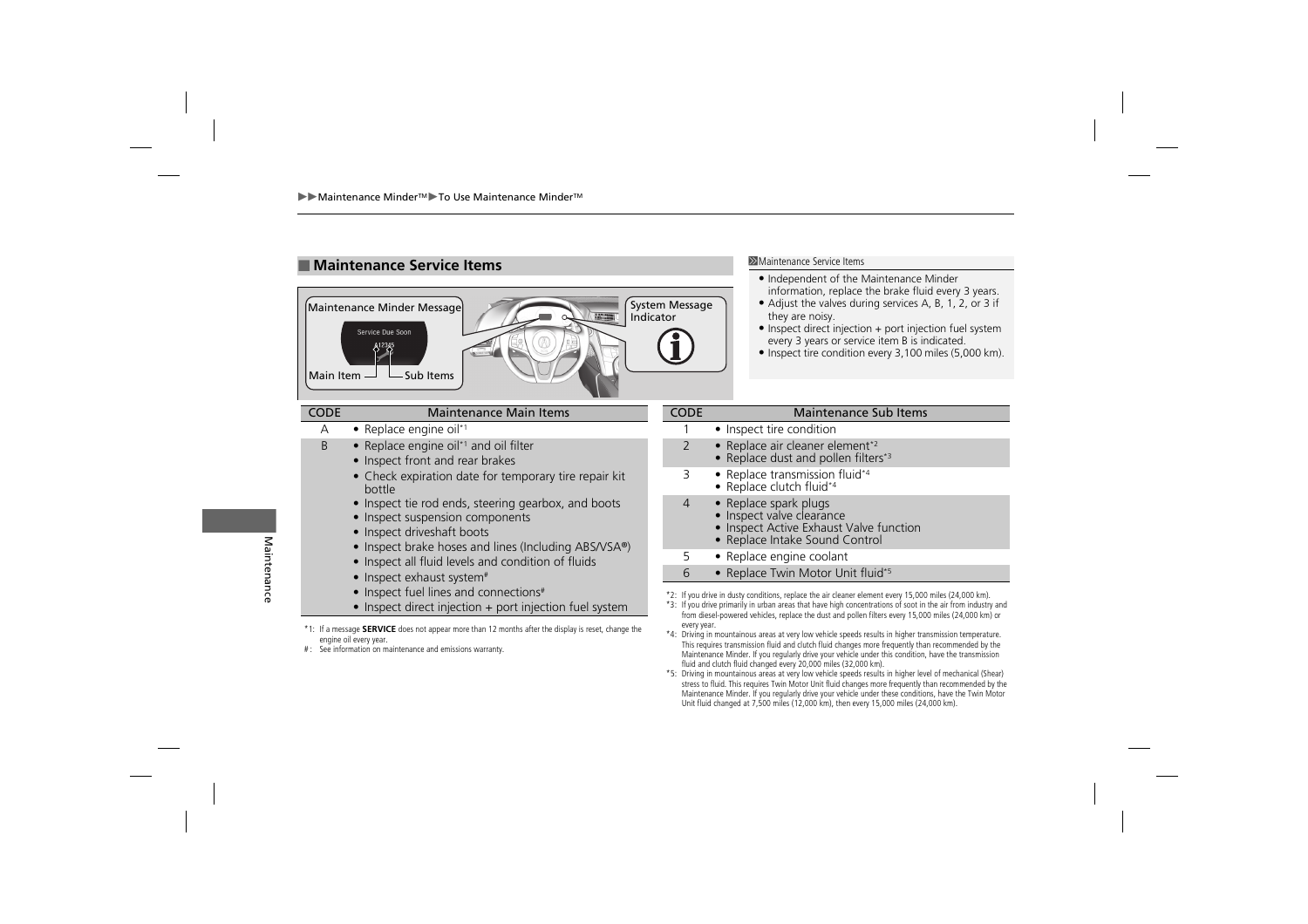# **Example 28 Allen Example 28 Allen Example 28 Allen Example 28 Allen Example 28 Allen Example 28 Allen Example 28 Allen Example 28 Allen Example 28 Allen Example 28 Allen Example 28 Allen Example 28 Allen Example 28 Allen**

Reset the Maintenance Minder display if you have performed the maintenance service.



#### Using the driver information interface

- **1.** Set the power mode to ON.
- **2.** Roll the right selector wheel until the engine oil life appears on the driver information interface.
- **3.** With all doors closed, press and hold the right selector wheel for more than 10 seconds to enter the reset mode.
- **4.** Select **All Due Items** with the right selector wheel, then press the right selector wheel.
	- $\blacktriangleright$  The displayed maintenance items disappear, and the engine oil life display returns to **100%**.

To cancel the oil life reset mode, select **Cancel** with the right selector wheel, then press the right selector wheel.

### **NOTICE**

Failure to reset the Maintenance Minder™ display after a maintenance service results in the system showing incorrect maintenance intervals, which can lead to serious mechanical problems.

An authorized Acura NSX dealer will reset the Maintenance Minder™ display after completing the required maintenance service. If someone other than an authorized Acura NSX dealer performs maintenance service, reset the Maintenance Minder<sup>™</sup> display yourself.